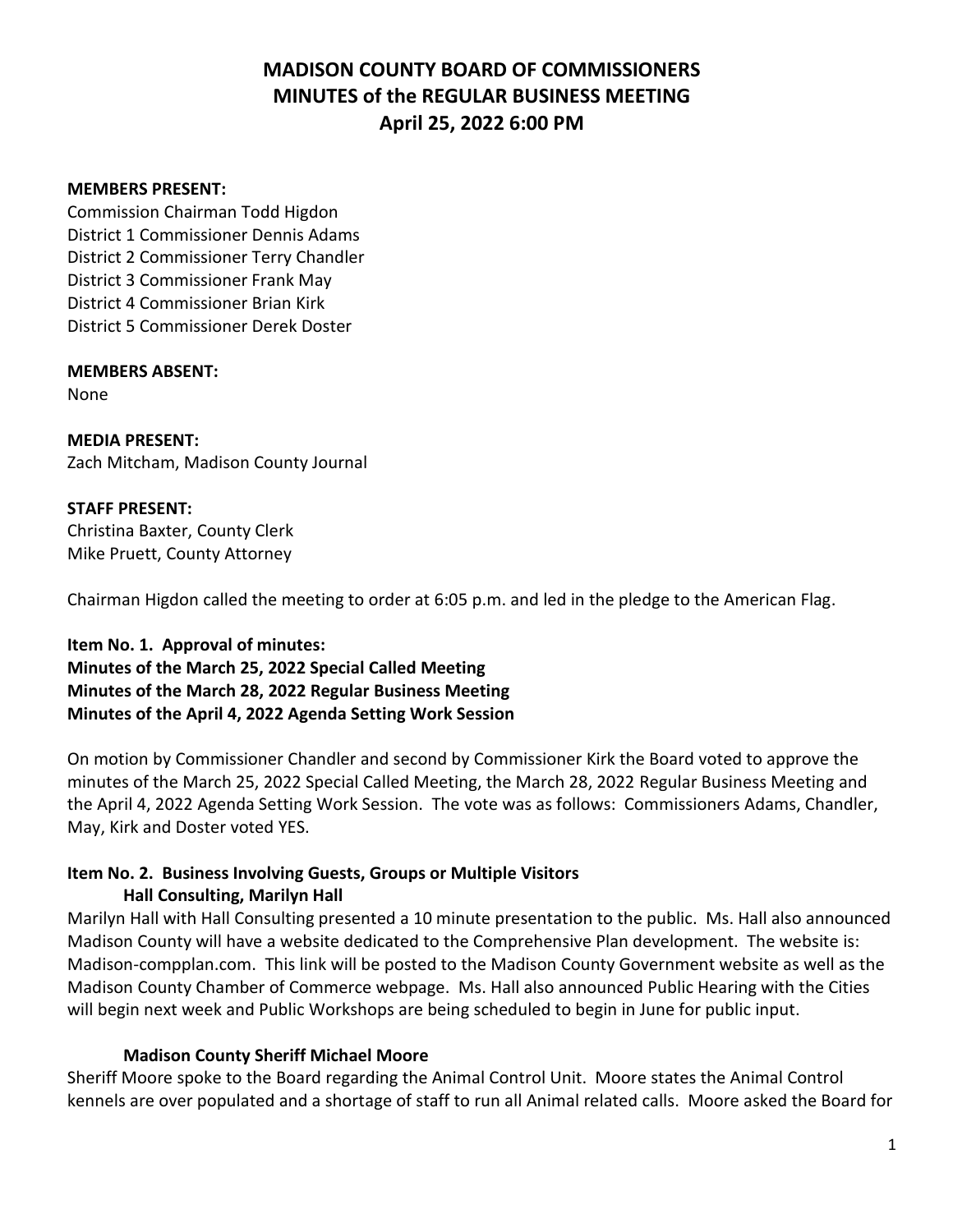an increase of \$20,000 in funds to expand the Animal Control kennels. Moore notified the Board that Animal Control currently has two full time deputies. As of last year statistics Madison County took more than 1,000 animals than Athens-Clarke County.

## **Item No. 3. Chairman's Report**

Chairman Higdon gave an update on County events and business. Chairman Higdon read a Thank You letter from the Georgia Rural Water Association. Georgia Rural Water hosted a training class in the Government Complex April 22<sup>nd</sup> for local citizens invested in the water industry and volunteer fire fighters.

Chairman Higdon gave an update on the Recreation Department. Diamond Hill Ball Park project is almost completed. New playground surface material known as "Kid-Safe" has been installed at Sammy Haggard Park, Diamond Hill Ball Park and Brewer Phillips Soccer Complex playgrounds.

Chairman Higdon also gave thanks to the 11 students who volunteered during Spring Break to pressure wash and paint the Recreation Department buildings.

Comer Emergency Medical Services building trusses have been ordered and are expected to be delivered in June. The Food Bank is also receiving an expansion and those trusses are being ordered as well.

Evergreen Solutions conducted Zoom meetings with County staff providing feedback for a classification and wage study. Evergreen Solutions representative are planning to visit the Government Complex during May to conduct in person focus groups by departments.

A meeting with Arpeggio was held April 20<sup>th</sup>. Arpeggio is planning to present a draft ordinance in the next two months. The plan to begin field studies throughout the county over the next month. A public Hearing will be held during August or September to allow for public input regard a Noise Ordinance.

Chairman Higdon advised there is still another week of the Tire Amnesty. Currently the Transfer Station has received three tractor trailer loads of tires submitted from the community.

Chairman Higdon also updated the Board of 2643 discrepancies between Q-Public and the Zoning Book. Higdon advised the Public the Planning and Zoning department are working to correct those errors.

## **Item No. 4. Statements and Remarks from Citizens on agenda items**

Chairman Higdon asked if there were any statements or remarks on agenda items. No one came forward.

## **OLD BUSINESS:**

## **Item No. 5. Consider amendments to the Timber Harvesting Ordinance**

On motion by Commissioner Doster and second by Commissioner Chandler the Board voted to approve the Timber Harvesting Ordinance presented. The vote was as follows: Commissioner Adams, Chandler, May, Kirk and Doster voted YES.

## **Item No. 6. Consider approving the amendments to the Beer and Wine Ordinance**

On motion by Commissioner Doster and second by Commissioner Kirk the Board voted to approve the amendments to the Beer and Wine Ordinance as presented. The vote was as follows: Commissioner Adams, Chandler, May, Kirk and Doster voted YES.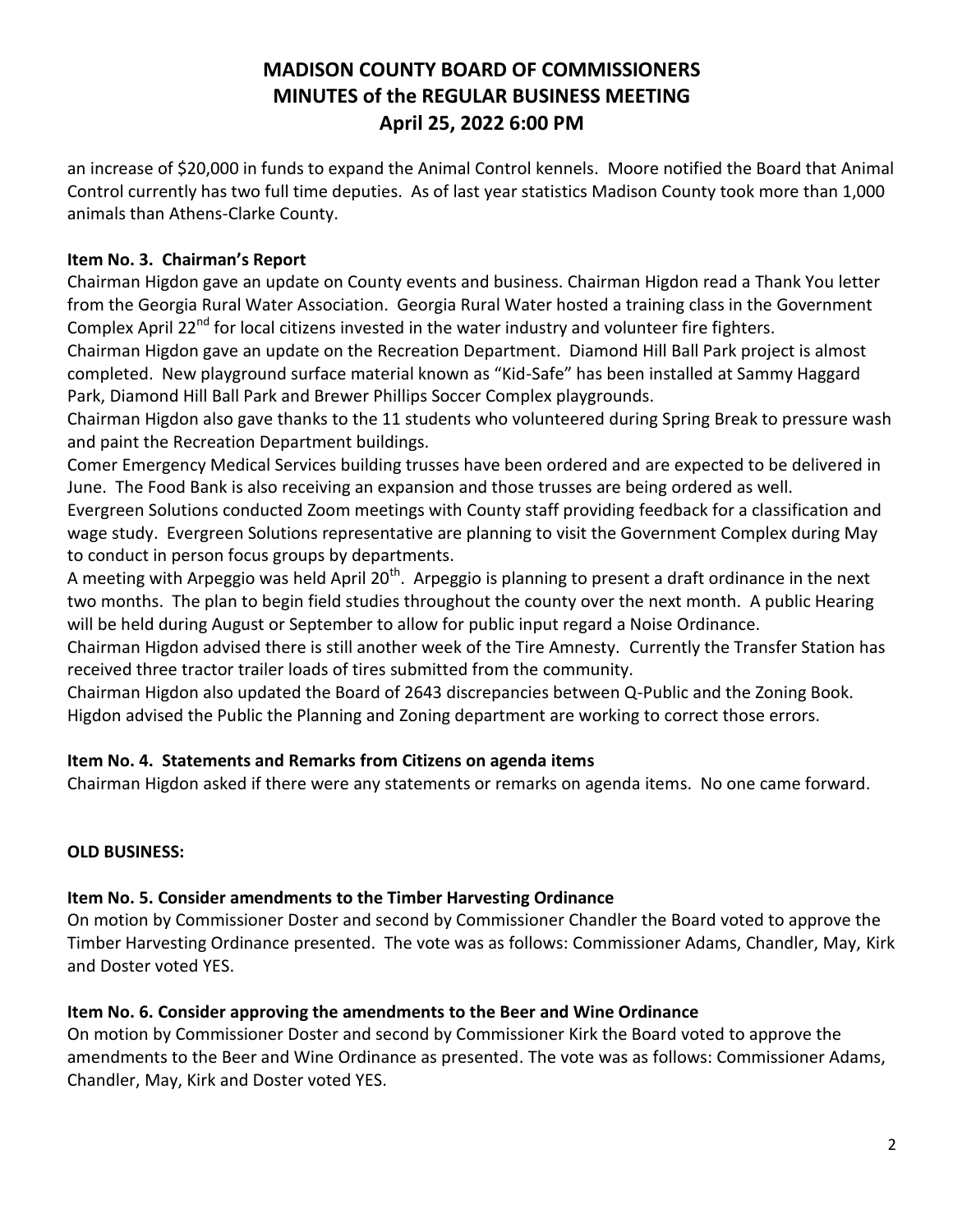## **Item No. 7. Consider amendments to the Policy for the Acceptance of Private Roads into the County Road System Ordinance**

On motion by Commissioner Doster and second by Commissioner Chandler the Board voted to approve the amendments to the Policy for the Acceptance of Private Roads into the County Road System Ordinance. The voted was as follows: Commissioner Adams, Chandler, May, Kirk and Doster voted YES.

### **NEW BUSINESS:**

### **Item No. 8. Consider an amendment to the American Rescue Plan Act 2021 Budget**

On motion by Commissioner Doster and second by Commissioner May the Board voted to approve the amendments to the American Rescue Plan Act as presented for the 2021 Budget. The vote was as follows: Commissioner Adams, Chandler, May, Kirk and Doster voted YES.

### **Item No. 9. Consider the 2022/2023 Health Insurance Policy**

On motion by Commissioner Kirk and second Commissioner Adams the Board voted to approve the 2022/2023 Health Insurance Policy. The vote was as follows: Commissioner Adams, Chandler, May, Kirk and Doster voted YES.

### **Item No. 10. Discuss an ordinance for Construction of New Private Roads**

Chairman Higdon presented to the Board a new ordinance for the Construction of New Private Roads.

### **Item No. 11. Discuss the Madison County Roads Standards Policy**

County Clerk, Christina Baxter explained a new Road Standards Policy being created for the Madison County Road Department to have in office for references on ordinance requirements for all road construction, private drive requirements, setbacks, signage and driveway installation. The Board discussed the purpose of having a Policy in place for easy access for Citizens and County employees.

## **Item No. 12 Roads Update**

Chairman Higdon asked the Commissioners if they had any concerns for their districts. Commissioner Adams advised of Martin Griffith Road shoulder breaking away. Adams also discussed the need for attention regarding potholes at the intersection of Lucky Jones Road, Old Ila Road and Nowhere Road. Commissioner Chandler discussed Esco Road and Timberlane Trail. Chandler has been discussing these concerns with the Road Department and they are aware and working towards repairs. Chandler asked for the Road Department to assess potholes at the Rogers Mill Subdivision entrance as well as speed limit signs within the subdivision. Commissioner Kirk discussed the need for ditch repair on Broad River Road. Chairman Higdon gave a Roads update announcing Neel- Schafer has completed the Road Study Survey and will be presenting those findings to the County and Cities in the coming weeks. Mr. Chris Dills is scheduled to present a brief presentation to the County on May 2, 2022. Chairman Higdon also updated the Board regarding Holman Autry Road drainage pipe and the Road Department is working on a strategy to widen the drainage pipe and repair that intersection. The Road Department is acquiring material pricing now. Also, the Road Department has begun mowing shoulders within the County right of ways and for the public to be aware of your surroundings while driving. Higdon also followed up with the 270 undocumented private